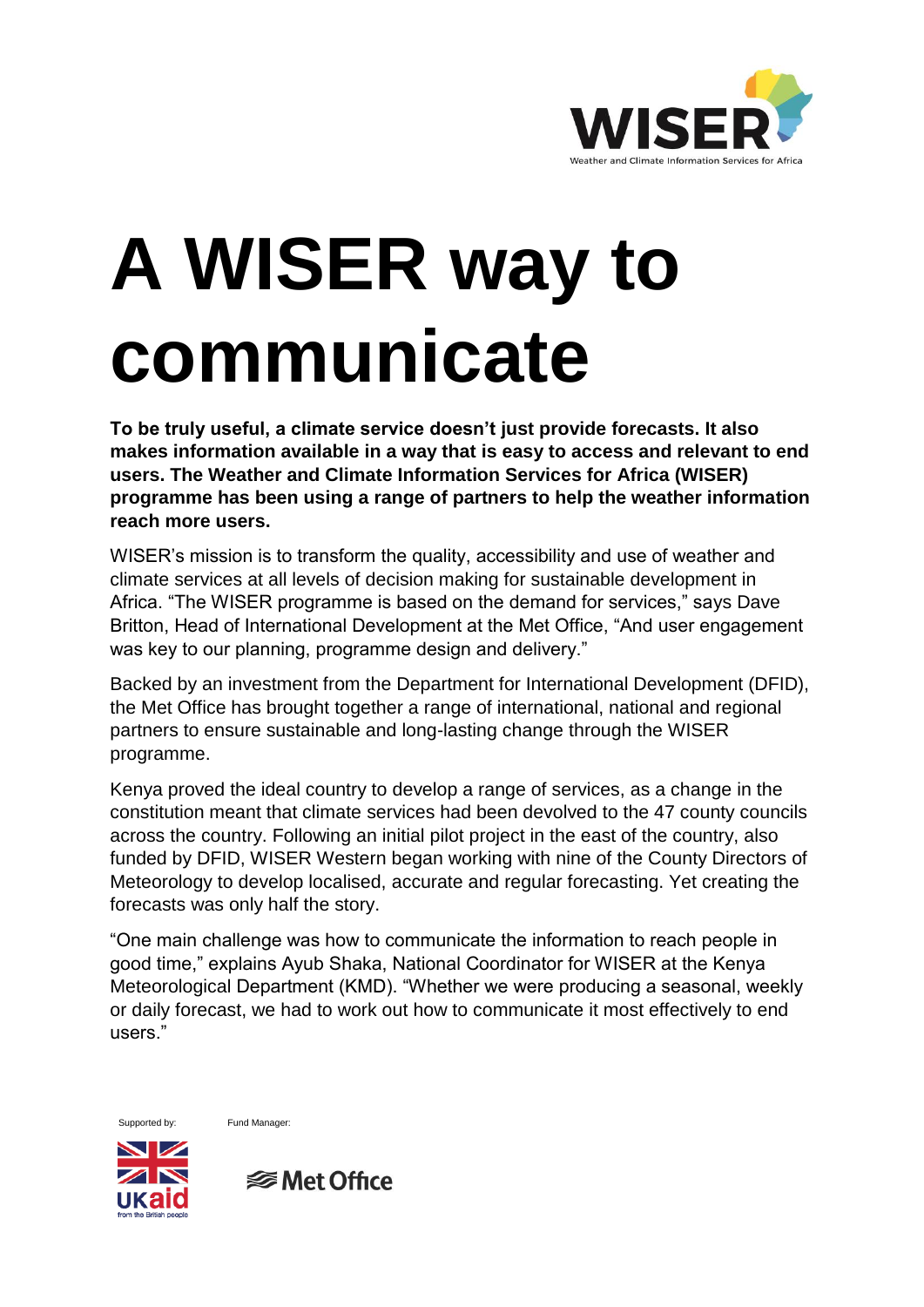

## **Forecasts delivered to phones**

During the project's initial stages, a comprehensive assessment brought together key livelihood groups from four counties in Kenya. The assessment showed that SMS messaging could be an extremely effective way of getting forecasts out to people on the ground, giving farmers and fishermen the information they needed to plan ahead with confidence. Yet the costs were prohibitive.

"It cost 50 dollars a county per month to disseminate to up to 1,000 intermediaries," explains Robert Powell, Media Consultant for the Met Office. The Kenyan Ministry of Agriculture and KMD simply couldn't afford those costs on an on-going basis. But that's where non-governmental organisations (NGOs) were able to make a huge difference.

"The really successful examples were where organisations were using SMS messages to disseminate other information to rural stakeholders," explains Robert. So for instance, if an organisation arranged microloans for equipment like pesticides and fertilisers, they would already be contacting farmers with SMS messages about loan repayments. Many were sending out agricultural advice tips with their messages, and so by including regular forecasts with their communications they could add value to their service.

WISER Western helped empower the NGOs involved by offering them a better service, paying for all the partners to operate a platform on Frontline SMS for six months. The most successful partnerships were with organisations including Anglican Development Services, Western Forestry and the Kenya National Association of Farmers' Federations (KENAFF). These bodies were already supporting farmers with communications and got right behind the SMS messaging to deliver on-going forecasts and climate information.

The messages reached impressive numbers of people. For instance, the county coordinator for KENAFF in Trans Nzoia county regularly sent out forecasts to 107 farmers by SMS and by email. Each of those farmers then shared it with groups of 50 to 70 people in turn. That has a huge impact on reach, as Robert explains: "On the basis of perhaps half the members of each group in the nine counties getting the forecast within the first 24 hours, then the forecasts were reaching about 100,000 farmers at a time."

Supported by: Fund Manager:



**<del></del>** Met Office